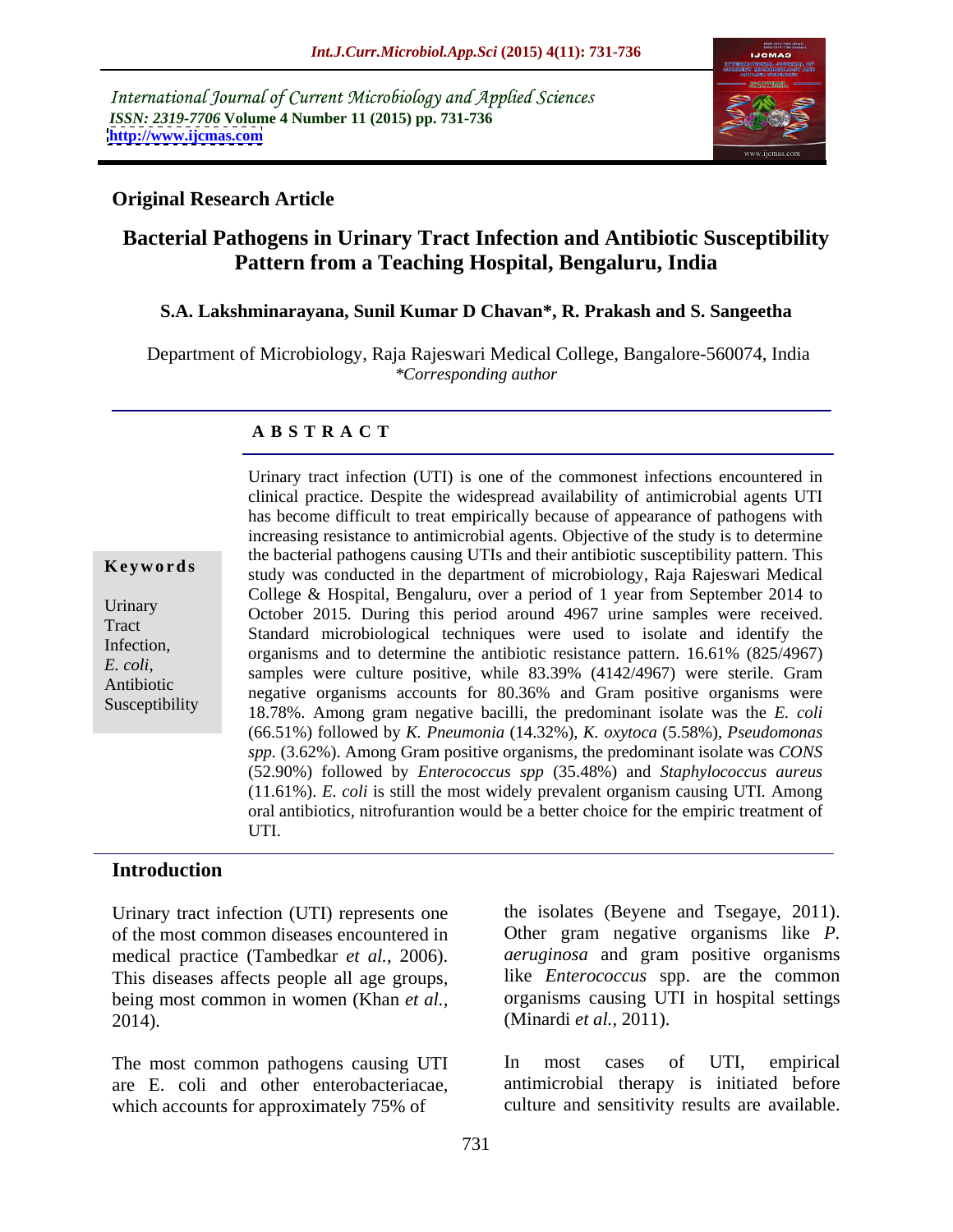Poor patient compliance and incomplete Antimicrobial susceptibility testing was course of antibiotic therapy have resulted in

prevalent uropathogens in our hospital and  $\alpha$  acid (20/10 $\mu$ g), cephalexin (30 $\mu$ g), commonly used antibiotics. And also to certazidime  $(30\mu g)$ , certepime  $(30\mu g)$ , guidelines for the empirical treatment of tobramycin  $(10\mu g)$ , norfloxacin  $(10\mu g)$ , UTIs while awaiting the culture sensitivity.  $\qquad \qquad$  ciprofloxacin (5µg), ofloxacin (5µg),

The study was conducted in the department  $(100/10\mu g)$ , cefotaxime/clavulanic acid College & Hospital from September 2014 to  $(30\mu g)$ , meropenem  $(10\mu g)$ , imipenem October 2015, with objectives to determine  $(10\mu g)$ , vancomycin  $(30\mu g)$ , linezoild the etiological Bacterial pathogens of the  $(30\mu g)$ , determine the antibiotic sensitivity pattern of (15µg). pathogens isolated.

Clean catch, mid-stream urine samples were collected in sterile universal containers. A total of 4967 urine samples were received Urine samples were processed within 2 to the department of microbiology during hours of collection and in case delay, the the period from September 2014 to October samples were refrigerated at  $2-8$ °C for up to  $2015$ , out of which  $16.61\%$  (825/4967) 6 hours. Samples were culture positive, while 83.39%

The samples were inoculated onto 5% sheep blood agar, MacConkeys agar and cysteine Culture positivity in male and female lactose electrolyte deficient (CLED) media patients was 44.84% (370/825) and 55.15% by the semi-quantitative plating method using the calibrated loop delivering 0.001ml were identified by using conventional biochemical tests (Forbes *et al.,* 2007).

the evolution of increase in resistance to Bauer disc diffusion method as per CLSI urinary isolates (Singhal *et al.,* 2014). guidelines (CLSI, 2014), using the following This study was carried out to determine the amikacin (30µg), amoxicillin/clavulanic their antibiotic sensitivity pattern to cefuroxime (30µg), cefotaxime (30µg), formulate and develop an antibiotic **Materials and Methods hitrofurantoin** (300μg), penicillin G (10), of microbiology, Raja Rajeswari Medical (30/20μg), aztreonam (30μg), tetracycline urinary tract infection (UTI) and to  $(15\mu g)$ , colistin  $(10\mu g)$  and tigecycline done on Mueller Hinton Agar by Kirby antimicrobial drugs: ampicillin  $(30\mu g)$ , acid  $(20/10 \mu g)$ , cephalexin  $(30 \mu g)$ , ceftazidime  $(30\mu g)$ , cefepime  $(30\mu g)$ , cefoxitin  $(30\mu g)$ , gentamicin  $(10\mu g)$ , tobramycin  $(10\mu g)$ , norfloxacin ciprofloxacin (5µg), ofloxacin (5µg),  $\text{cotrimoxazole}$  (1.25/23.75 $\mu$ g),  $oxacillin$  (1 $\mu$ g), piperacillin-tazobactum  $(100/10 \mu g)$ , cefotaxime/clavulanic acid  $(30\mu g)$ , meropenem  $(10\mu g)$ , imipenem  $(10\mu g)$ , vancomycin  $(30\mu g)$ , linezoild teicoplanin  $(30\mu g)$ , novobiocin  $(15 \mu g)$ .

## **Results and Discussion**

samples were culture positive, while 83.39% (4142/4967) were sterile.

patients was 44.84% (370/825) and 55.15% (455/825) respectively.

of urine. The plates were incubated at 37°C The most common isolatesin this study was for 24 48 hours. Pure growth of an isolate in Gram negative organisms which accounts a count of  $\geq 100000$  colony forming unit for 80.36% (663/825) and Gram positive (CFU) per millilitre of urine was considered organisms were 18.78% (155/825). Among as significant bacteriuria. A count of less gram negative bacilli, the predominant than 100 CFU/ml was interpreted as isolate was the *E. Coli* (66.51%) followed negative. Growth of  $\geq 3$  isolates in a sample by *K. Pneumonia* (14.32%), *K. oxytoca* was considered as contamination, and a (5.58%), *Pseudomonas spp.* (3.62%),*P.*  repeat sample was advised. Bacterial isolates *mirabilis* (3.01%) and *Non fermenting gram negative bacilli* (2.5%).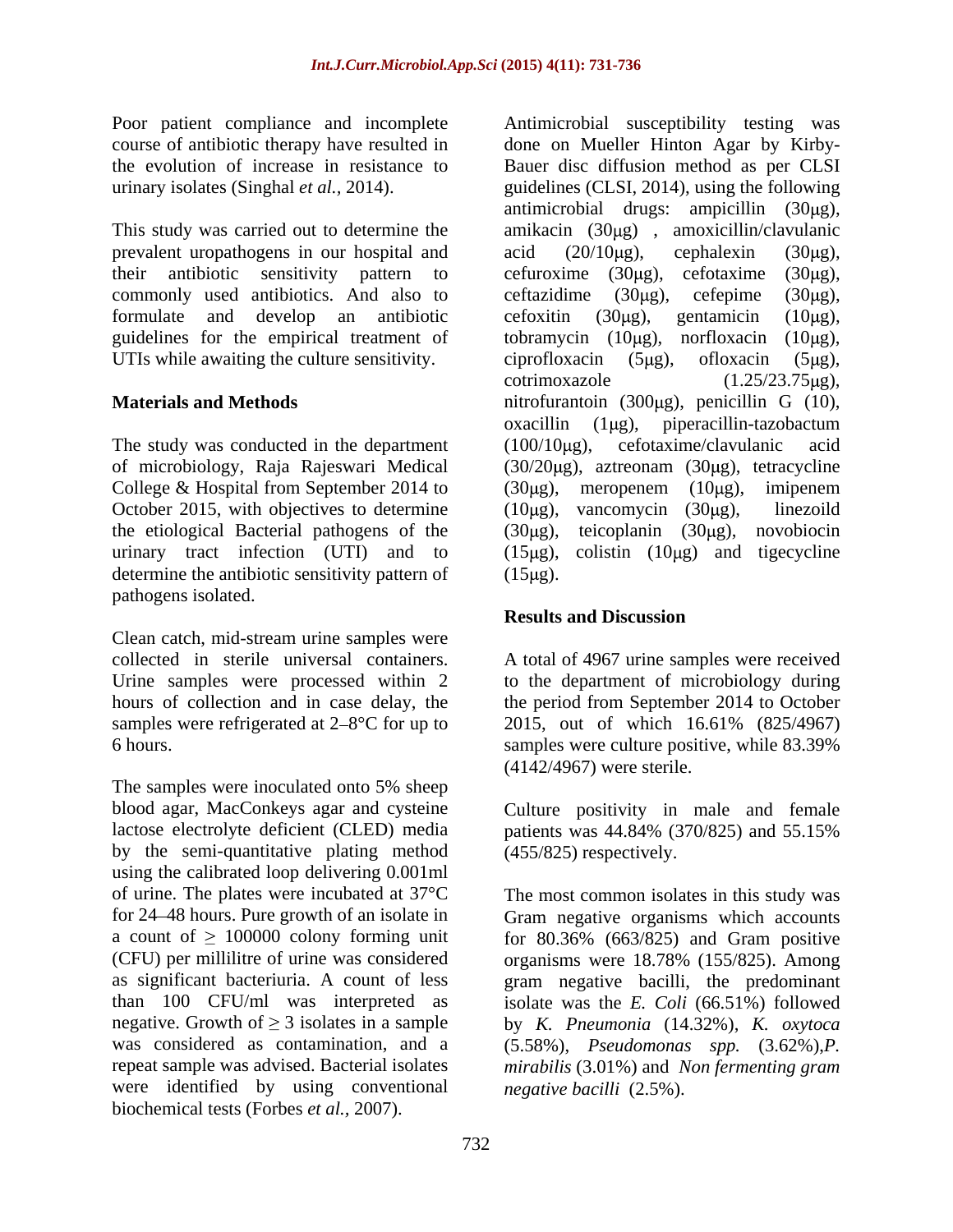Among Gram positive organisms, the studies (Singhal *et al.,* 2014; Amin *et al.,* predominant isolate was coagulase negative *Staphylococcus* (52.90%) followed by The prevalence of Gram positive isolates *Enterococcus spp* (35.48%) and (18.78%) was not high in our study; our

The distributions of various urinary isolates are detailed in the table 1. The antibiotic susceptibility pattern of gram negative

Worldwide, UTI is one of the most common *Enterococcus spp* and *Staphylococcus*  infections encountered, which affects all age aureus were 35.48% and 11.61% groups including men, women and children (Singhal *et al.,* 2014). The antimicrobial susceptibility patterns of organisms causing *Candida spp.* isolation was 7out of 4967 the UTI have changed over time, but the urine samples, of which 5 cases were spectrum of agents causing UTI has *Candida albicans*, only 2 cases were remained relatively constant. Many studies reported *E. coli* as a most common organism causing UTI ranging from 44.96% to 70.96% (Khan *et al.,* 2014; Singhal *et al.,* 2014; Nerurkar *et al.,* 2012; Amin *et al.,* 2009; Dharmishtha *et al.,* 2012). Imipenem was the most sensitive antibiotic

negative bacilli. Our study coincides with Gram negative organisms were least Khan *et al.* (2014) and Amin *et al.* (2009) *coli* respectively.  $\blacksquare$ 

was (14.32%) *K. pneumonia* followed by of other enterobacteriaceae is low. piperacillin-tazobactum. Colistin and

studies, our study coincides with their study was 2.5% (4/155) and 6.45% (10/155) studies. The isolation of *Pseudomonas spp* was (3.62%), which is similar to the other

2009).

*Staphylococcus aureus* (11.61%). study is similar to other studies in different countries (Zhanel *et al.,* 2005; Andrade *et al.,* 2006; Russell *et al.,* 2007).

organisms and gram positive organisms are the most common gram positive isolate in detailed in the table 2 and 3 respectively. our study, accounted for 52.9% (82/155), as Coagugalse negative *Staphylococcus* was supported by other studies (Hussein NS). *aureus* were 35.48% and 11.61% respectively.

*Candida non-albicans*.

Antibiotic susceptibility pattern of organisms:

In our study, *E. coli* was the most common meropenem, tetracycline, amikacin, isolate 66.51% (441/663) among gram piperacillin-tazobactum and nitrofurantoin. studies which showed 61.3% and 59% *E.*  for gram negative organisms followed by meropenem, tetracycline, amikacin, Gram negative organisms were least sensitive to ampicillin followed by cephalexin, amoxicillin/clavulanic acid and cefuroxime.

Second common gram negative organism About 29% (192/663) of gram negative (5.58%) *K. oxytoca*, whereas the incidence sensitive to imipenem, meropenem and Nerurkar *et al.* (2012) and Amin *et al.* gram negative organisms, but these drugs (2009) reported 14.72% and 11.6% cases *Klebsiella spp.* from urine sample in their judicially. MRSA and MRCONS rate in our isolates were ESBL positive, which were piperacillin-tazobactum. Colistin and tigecyclin showed 100% sensitivity by all are kept as reserve, should be used study was 2.5% (4/155) and 6.45% (10/155) respectively.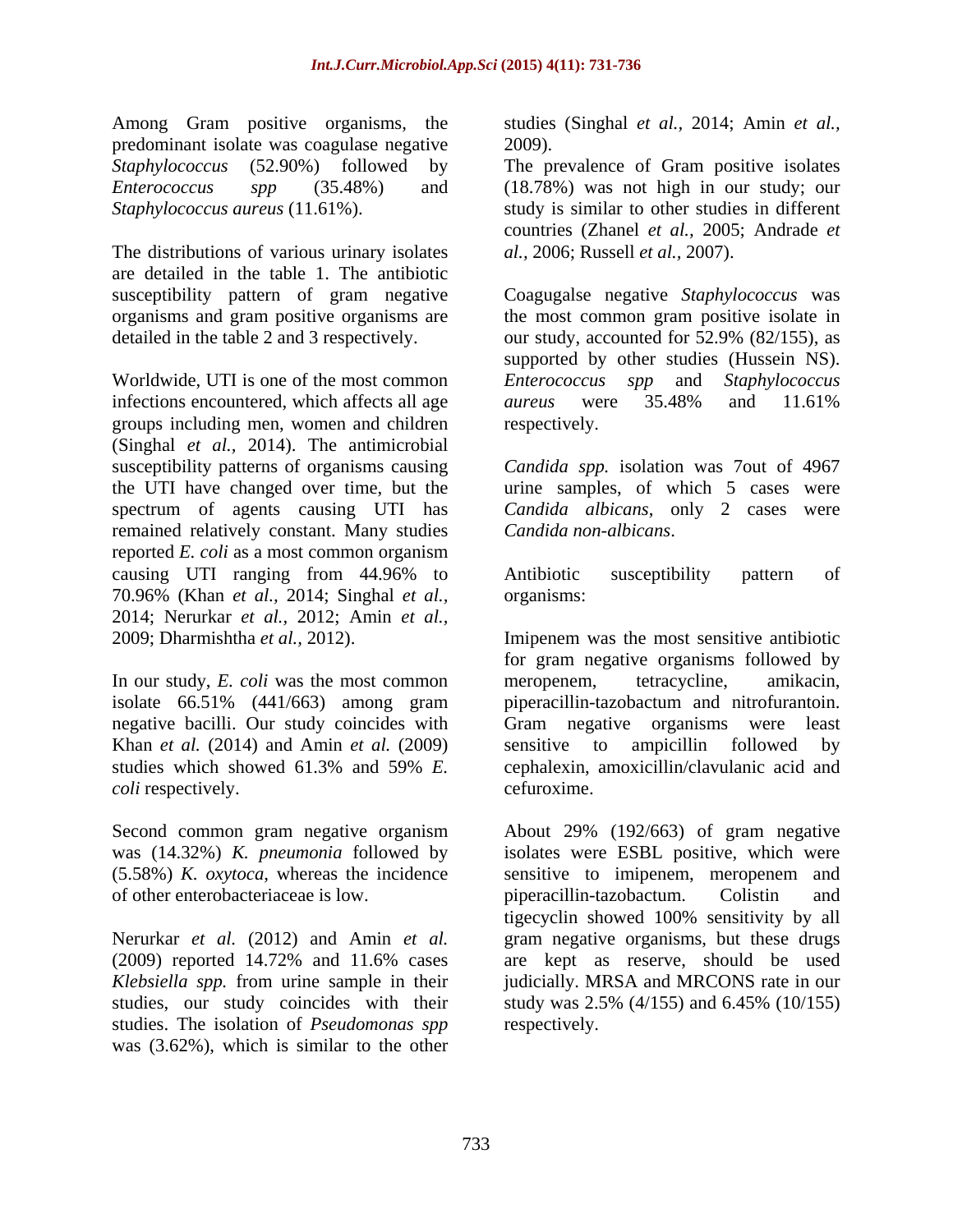|                           | Name of the isolate                                                  | Total No.                 | Percentage |
|---------------------------|----------------------------------------------------------------------|---------------------------|------------|
| Gram                      | E. coli                                                              | 441                       | 66.51%     |
| negative                  | K. pneumonia                                                         | 95                        | 14.32%     |
| organisms                 | K. oxytoca                                                           | $\sim$                    | 5.58%      |
| $(n=663)$                 | P. mirabilis                                                         | 20                        | 3.01%      |
|                           | P. vulgaris                                                          |                           | 1.36%      |
|                           | Enterobacter spp.                                                    |                           | 0.9%       |
|                           | Citrobacter spp.                                                     | 10                        | 1.50%      |
|                           | Morganellaspp                                                        |                           | $0.6\%$    |
|                           | Providencia spp                                                      |                           | 0.3%       |
|                           | Pseudomonas spp.                                                     | $\bigcap_{i=1}^n$<br>- 44 | 3.62%      |
|                           | Non-fermenting GNB                                                   | 17                        | 2.50%      |
| Gram positive   Coagulase | negative                                                             |                           |            |
| organisms                 | Staphylococcus                                                       | 82                        | 52.90%     |
| $(n=155)$                 | S. aureus                                                            | 18                        | 11.61%     |
|                           | <i>Enterococcus spp</i>                                              | 55                        | 35.48%     |
|                           | $\sqrt{\text{Year}}$ (n=7) $\sqrt{\text{C}}$ <i>Candida albicans</i> |                           | 71.42%     |
|                           | Candida non-albicans                                                 |                           | 28.57%     |

**Table.1** Distribution of Gram negative, gram positive and yeast isolated from urine samples

**Table.2** Antibiotic resistance pattern of Gram negative isolates

| <b>Antibiotic Drug</b>                     | Percentage $(n=663)$ |
|--------------------------------------------|----------------------|
| Ampicillin $(30\mu g)$                     | 89%                  |
| Amikacin (30µg)                            | 11.2%                |
| Amoxicillin/clavulanic acid $(20/10\mu g)$ | 80.8%                |
| Cephalexin (30µg)                          | 82.8%                |
| Cefuroxime (30µg)                          | 77.6%                |
| Cefotaxime (30µg)                          | 72.4%                |
| Cefotaxime/clavulanic acid (30/10µg)       | 28.95%               |
| Ceftazidime (30µg)                         | 66.2%                |
| Cefepime $(30\mu g)$                       | 46.2%                |
| Piperacillin-tazobactum (100/10µg)         | 17.1%                |
| Gentamicin (10µg)                          | 40.2%                |
| Norfloxacin $(10\mu g)$                    | 65.8%                |
| Ciprofloxacin (5µg)                        | 62.6%                |
| Ofloxacin (5µg)                            | 30%                  |
| Cotrimoxazole $(1.25/23.75\mu g)$          | 55.3%                |
| Nitrofurantoin $(300\mu g)$                | 20.3%                |
| Aztreonam $(30\mu g)$                      | 29.9%                |
| Tetracycline (30µg)                        | 10.8%                |
| Meropenem $(10\mu g)$                      | 7.9%                 |
| Imipenem $(10\mu g)$                       | 6.2%                 |
| Colistin $(10\mu g)$                       | 0.2%                 |
| Tigecycline $(15 \mu g)$                   |                      |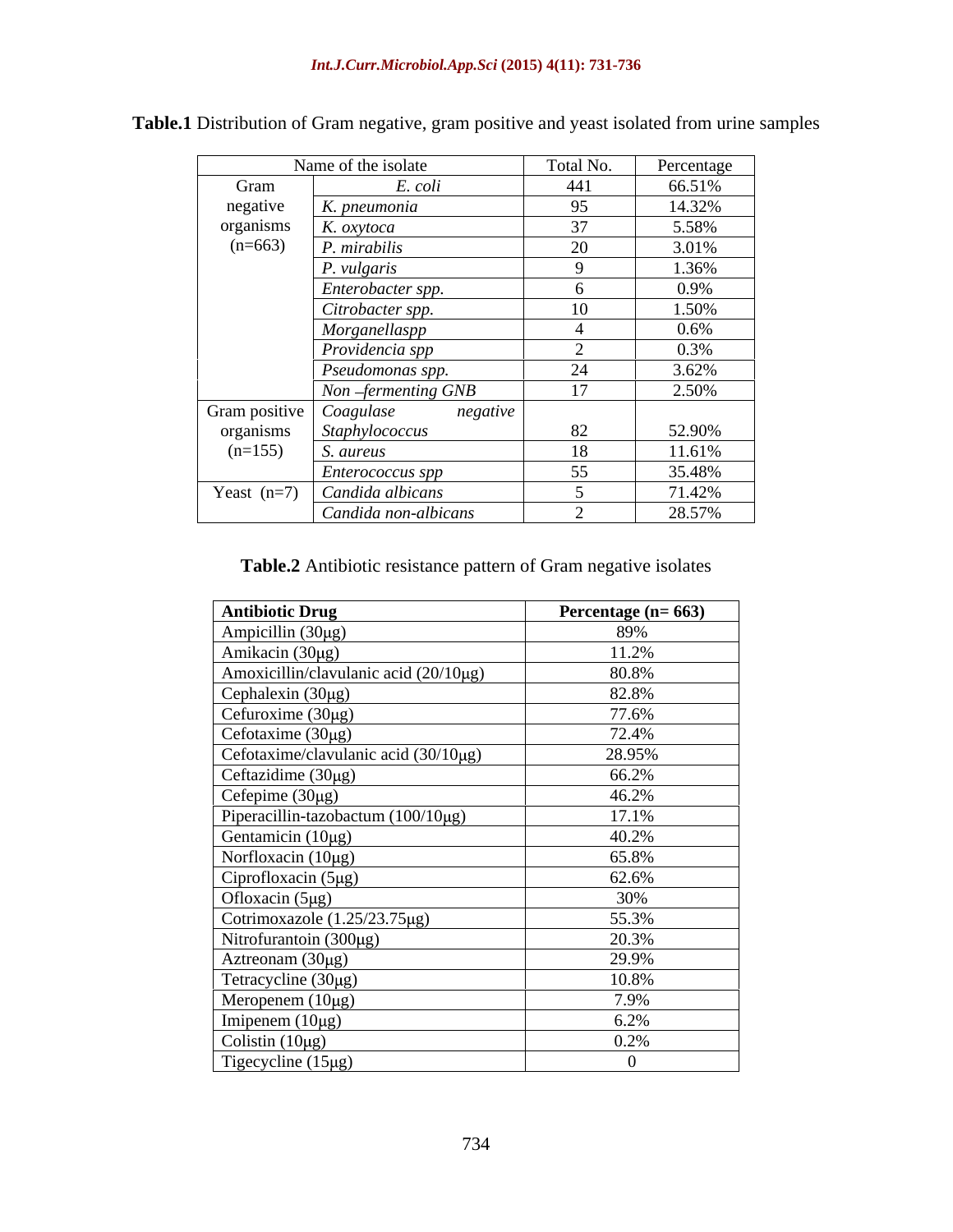| <b>Antibiotic Drug</b>                | Percentage (n=155) |
|---------------------------------------|--------------------|
| Penicillin G (10)                     | 92.6%              |
| Ampicillin (30μg)<br>Amikacin (30μg)  | 89%                |
|                                       | 6.2%               |
| Amoxicillin/clavulanic acid (20/10µg) | 65.7%              |
| Cephalexin $(30\mu g)$                | 65.8%              |
| Oxacillin $(1\mu g)$                  | 15.5%              |
| Cefoxitin (30µg)                      | 15.7%              |
| Nitrofurantoin (300µg)                | 08.3%              |
| Norfloxacin (10µg)                    | 65.8%              |
| Ciprofloxacin $(5\mu g)$              | 62.6%              |
| Vancomycin (30µg)                     |                    |
| Linezoild $(30\mu g)$                 |                    |
| Teicoplanin (30µg)                    |                    |

**Table.3** Antibiotic resistance pattern of Gram positive isolates

(Gupta et al., 2009).All *Enterococci spp.* (35.48%) were sensitive to Vancomycin.

Gram positive uropathogens showed more References sensitivity to nitrofurantion followed by amikacin and were least sensitive Amin, M. *et al.* 2009. Study of bacteria topenicillin G followed by ampicillin, amoxicillin/clavulanicacid, cephalexin, and determination of their norfloxacin and ciprofloxacin. All gram susceptibility to antibiotics. positive isolates were 100% sensitive to *Jindishapur J. Microbiol.,* 2(3): 118 vancomycin and linezolid. 123.

In conclusion, *E. coli* is still the most widely prevalent organism causing UTI followed by *Staphylococcus spp.* The most effective antimicrobial agents were carbapenems, amikacin, tetracycline and nitrofurantion against gram negative bacilli and also the most effective antibiotics against gram positive cocci were vancomycin, amikacin

Nitrofurantion would be a better choice for the empiric treatment of UTI for both gram positive and gram negative organisms. 2014. M100-S24 Performance

MRSA and MRCONS isolates were In addition the sensitivity patterns to other sensitive to vancomycin, linezolid and testing antibiotics have been decreasing due teicoplanin. Many other studies also to uncontrolled abuse of the available drugs. reported all the staphylococcal isolates being A strong policy to avoid over counter sale of sensitive to vancomycin and linezolid drugs and encouraging for multi centres periodic studies to win the battle against resistant uropathogens.

## **References**

- isolated from urinary tract infections and determination of their susceptibility to antibiotics. 123.
- Andrade, S.S. *et al.* 2006. Increased resistance to first-line agents among bacterial pathogens isolated from urinary tract infections in Latin America: time for local guidelines? *Mem. Inst. Oswaldo Cruz.,* 101: 741 8.
- and nitrofurantion. and antibiotic susceptibility pattern in Beyene, G., Tsegaye, W. 2011. Bacterial uropathogens in urinary tract infection Jimma university hospital, Ethiopia. *Ethiop. J. Health Sci., 21: 141-6.* 
	- Clinical and laboratory Standards Institute, 2014. M100-S24 Performance